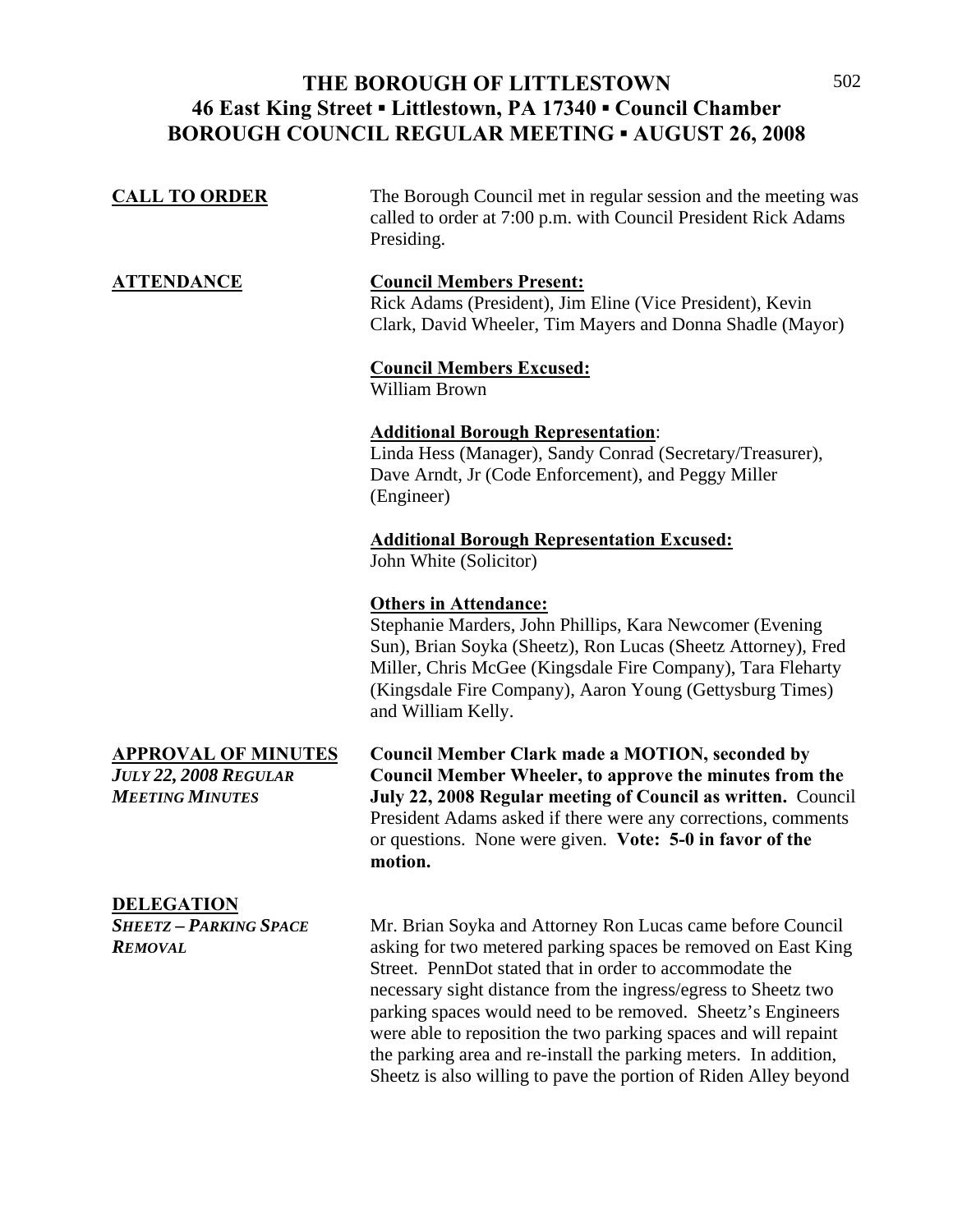# **46 East King Street ▪ Littlestown, PA 17340 ▪ Council Chamber BOROUGH COUNCIL REGULAR MEETING ▪ AUGUST 26, 2008 THE BOROUGH OF LITTLESTOWN** 503

| <b>SHEETZ - PARKING SPACE</b><br><b>REMOVAL</b>                          | their project to Lumber Street.                                                                                                                                                                                                                                                                                                                                                                                                                                                                                                                                                                                                                                                                                                                                                                                                                                                                                                                                                                                                           |
|--------------------------------------------------------------------------|-------------------------------------------------------------------------------------------------------------------------------------------------------------------------------------------------------------------------------------------------------------------------------------------------------------------------------------------------------------------------------------------------------------------------------------------------------------------------------------------------------------------------------------------------------------------------------------------------------------------------------------------------------------------------------------------------------------------------------------------------------------------------------------------------------------------------------------------------------------------------------------------------------------------------------------------------------------------------------------------------------------------------------------------|
| (Continued)                                                              | <b>Council Member Clark made a MOTION, seconded by</b><br><b>Council Member Wheeler to approve and write a letter to</b><br>Penndot, the removal of two (2) parking spaces that are<br>located along State Route 194 (East King Street in proximity<br>to 141 and 143 East King Street), adjacent to the entrance of<br>35 East King street property, Sheetz Store #141, whereas and<br>in settlement with Sheetz, Incorporated that a parking space<br>be created in a location due north to a location that was once<br>an intersection of a now vacated alley, Community Place<br>South, and that in agreement with Sheetz, Incorporated<br>providing in return for one lost parking space the paving of<br>Riden Alley from the south point of the intersection of<br><b>Charles Street to Lumber Street, contingent upon creating an</b><br>ordinance/resolution deleting the two (2) parking spaces in<br>question. Council President Adams asked for any questions or<br>comments. None were given. Vote: 5-0 favor of the motion. |
| <b>APPROVAL AND</b><br><b>PAYMENT OF BILLS</b>                           | <b>Council Vice President Eline made a MOTION, seconded by</b><br>Council Member Mayers, to pay the bills in the amount of<br>\$268,709.78. Council President Adams asked for any questions<br>or comments. None were given. Vote: 5-0 favor of the<br>motion.                                                                                                                                                                                                                                                                                                                                                                                                                                                                                                                                                                                                                                                                                                                                                                            |
| <b>APPROVAL OF</b><br><b>SECRETARY'S REPORT</b>                          | <b>Council Vice President Eline made a MOTION, seconded by</b><br><b>Council Member Wheeler, to approve the Treasurer's</b><br><b>Report for the month of July.</b> Council President Adams asked<br>for any questions or comments. None were given. Vote: 5-0<br>favor of the motion.                                                                                                                                                                                                                                                                                                                                                                                                                                                                                                                                                                                                                                                                                                                                                    |
| <b>APPROVAL OF</b><br><b>FINANCIAL REPORT AND</b><br><b>SAVINGS FUND</b> | <b>Council Vice President Eline made a MOTION, seconded by</b><br><b>Council Member Clark, to approve the Financial Report and</b><br>Savings Fund. Council President Adams asked for any<br>questions or comments. None were given. Vote: 5-0 favor of<br>the motion.                                                                                                                                                                                                                                                                                                                                                                                                                                                                                                                                                                                                                                                                                                                                                                    |
| <b>UNFINISHED BUSINESS</b><br><b>EXTENSION OF SCHOOL</b>                 | <b>Council Member Clark made a MOTION, seconded by</b>                                                                                                                                                                                                                                                                                                                                                                                                                                                                                                                                                                                                                                                                                                                                                                                                                                                                                                                                                                                    |
| <b>CROSSING GUARD AGREEMENT</b>                                          | Council Member Wheeler, to table the renewal of the<br><b>School Crossing Guard Agreement until further review by</b>                                                                                                                                                                                                                                                                                                                                                                                                                                                                                                                                                                                                                                                                                                                                                                                                                                                                                                                     |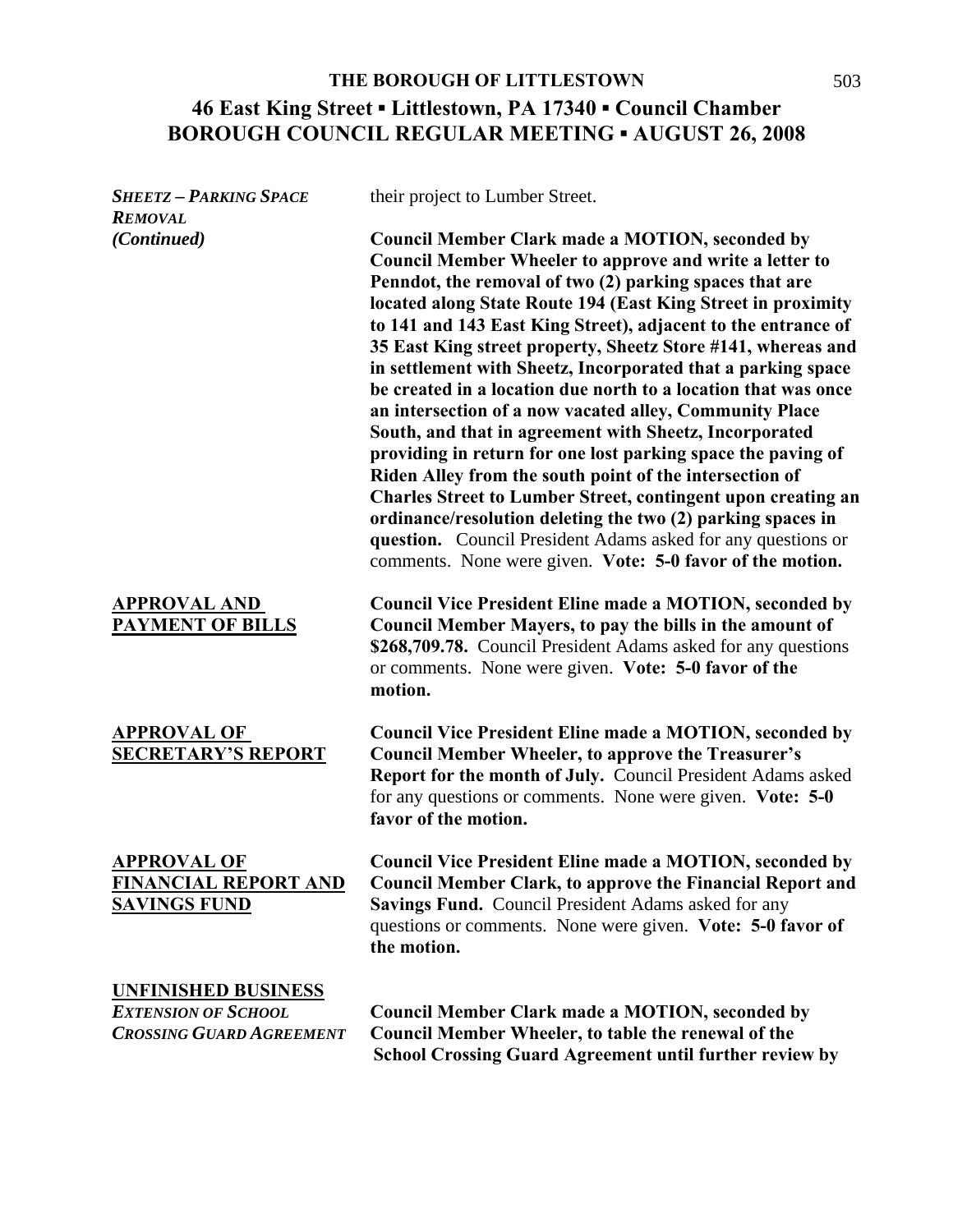### THE BOROUGH OF LITTLESTOWN 504 **46 East King Street ▪ Littlestown, PA 17340 ▪ Council Chamber BOROUGH COUNCIL REGULAR MEETING ▪ AUGUST 26, 2008**

| <b>EXTENSION OF SCHOOL</b><br><b>CROSSING GUARD AGREEMENT</b><br>(Continued)               | the Borough Solicitor. Council President Adams asked for<br>any questions or comments. None were given. Vote: 5-0<br>favor of the motion.                                                                                                                                                                                                                                                                                                                                                      |
|--------------------------------------------------------------------------------------------|------------------------------------------------------------------------------------------------------------------------------------------------------------------------------------------------------------------------------------------------------------------------------------------------------------------------------------------------------------------------------------------------------------------------------------------------------------------------------------------------|
| <b>REQUEST FROM LITTLESTOWN</b><br><b>SCHOOL DISTRICT TO WAIVE</b><br><b>SEWER CHARGES</b> | The School District is asking to be charged only for water<br>usage only when watering the Alloway Creek outside fields and<br>the high school hockey field. After discussion by Council,<br>Council President Adams referred this to the Utilities Committee<br>and informed Tim/Linda to get some information from the school<br>regarding, times of watering, what is being watered, the source of<br>water being used and how long the watering will continue.                             |
| <b>REQUEST FOR A 45 DAY</b><br><b>EXTENSION ON ROYAL FARMS</b>                             | <b>Council Member Clark made a MOTION, seconded by</b><br><b>Council Vice President Eline, to approve the request made by</b><br>Royal Farms, 450 North Queen Street Location, for a 45 day<br>extension for a special exception to their approved plan.<br>Council President Adams asked for any questions or comments.<br>None were given. Vote: 5-0 favor of the motion.                                                                                                                    |
| <b>REQUEST FROM MARDERS</b><br><b>REGARDING SUBDIVISION PLAN</b>                           | <b>Council Member Clark made a MOTION, seconded by</b><br><b>Council Member Mayers, to table the request of Stephanie</b><br>Marders, 308 Lumber Street final subdivision plan, for<br>approvals and recording of said plans without a Developer<br><b>Approval Agreement or Financial Surety until such time as</b><br>the Borough Solicitor can render advice to Council. Council<br>President Adams asked for any questions or comments. None<br>were given. Vote: 5-0 favor of the motion. |
| <b>NEW BUSINESS</b><br><b>2009 MINIMUM MUNICIPAL</b><br><b>OBLIGATION</b> (MMO)            | <b>Council Member Clark made a MOTION, seconded by</b><br><b>Council Vice President Eline, to approve the 2009 Minimum</b><br><b>Municipal Obligations for the Police Pension Plan and for the</b><br>Non-Uniformed Pension Plan. Council President Adams asked<br>for any questions or comments. None were given. Vote: 5-0<br>favor of the motion.                                                                                                                                           |
| <b>CORRESPONDENCE</b><br>PA ENVIRONMENTAL<br><b>SOLUTIONS - TODD MACE</b>                  | Mr. Todd Mace with PA Environmental Solutions provided<br>Council with an operations report for the Littlestown Water $\&$<br><b>Wastewater Treatment Facilities.</b>                                                                                                                                                                                                                                                                                                                          |
| <b>KENNETH FROCK COMPLAINTS</b>                                                            | Council Member Wheeler read a letter from Mr. Kenneth                                                                                                                                                                                                                                                                                                                                                                                                                                          |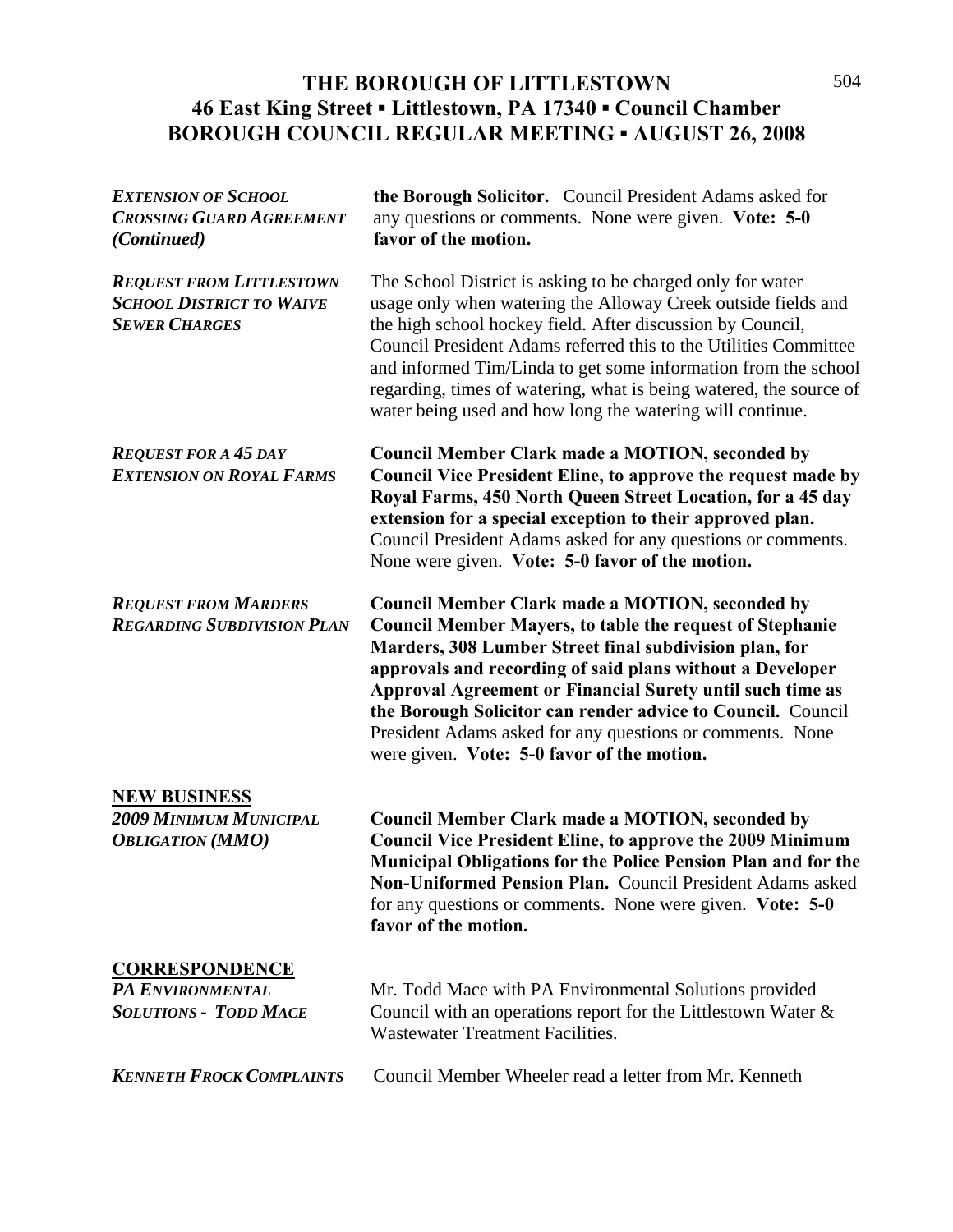## **46 East King Street ▪ Littlestown, PA 17340 ▪ Council Chamber BOROUGH COUNCIL REGULAR MEETING ▪ AUGUST 26, 2008 THE BOROUGH OF LITTLESTOWN** 505

| <b>KENNETH FROCK COMPLAINTS</b><br>(Continued)                         | Frock dated July 18, 2008 and a letter addressed to Magistrate<br>Bowman.                                                                                                                                                                                                                                        |
|------------------------------------------------------------------------|------------------------------------------------------------------------------------------------------------------------------------------------------------------------------------------------------------------------------------------------------------------------------------------------------------------|
| <b>REPORTS</b><br><b>BOROUGH ENGINEER</b>                              | Peggy Miller with Herbert, Rowland and Grubic gave Council<br>updates on the following projects:                                                                                                                                                                                                                 |
|                                                                        | King and Queen Streetscape<br>1.<br><b>Monarch and Boyer Streets</b><br>2.<br><b>Sells Parking Lot Improvements</b><br>3.<br>4.<br><b>Lumber Street</b><br>5.<br>Pavement Management Program<br><b>Quarry Filtration</b><br>6.<br>7.<br>Act 537 PADEP Sewage Facilities Plan Update<br><b>Plan Reviews</b><br>8. |
| <b>BOROUGH MANAGER</b>                                                 | Borough Manager Hess stated that her monthly report was<br>provided earlier to Borough Council.                                                                                                                                                                                                                  |
| <b>MAYOR</b>                                                           | Mayor Shadle stated that she turned in \$310.00 in police fines<br>for the month of June.                                                                                                                                                                                                                        |
| <b>CHIEF OF POLICE</b>                                                 | Mayor Shadle stated that a total of \$4,560.43 in fines were<br>collected by the police department for the month of June.                                                                                                                                                                                        |
| <b>DIRECTOR OF PUBLIC WORKS</b>                                        | The report for the Director of Public Works, Tim Topper was<br>provided earlier to Borough Council.                                                                                                                                                                                                              |
| <b>CODE ENFORCEMENT OFFICER</b>                                        | Code Enforcement Officer, David Arndt, Jr. stated that his<br>monthly report was provided earlier to Borough Council.                                                                                                                                                                                            |
| <b>APPROVAL OF REPORTS</b>                                             | <b>Council Member Clark made a MOTION, seconded by</b><br><b>Council Member Mayers, to approve the reports as written.</b><br>Council President Adams asked for any questions or comments.<br>None were given. Vote: 5-0 favor of the motion.                                                                    |
| <b>REPORTS OF BOARD</b><br><b>COMMISSIONS AND</b><br><b>COMMITTEES</b> |                                                                                                                                                                                                                                                                                                                  |
| <b>RECREATION BOARD</b>                                                | Nothing to Report                                                                                                                                                                                                                                                                                                |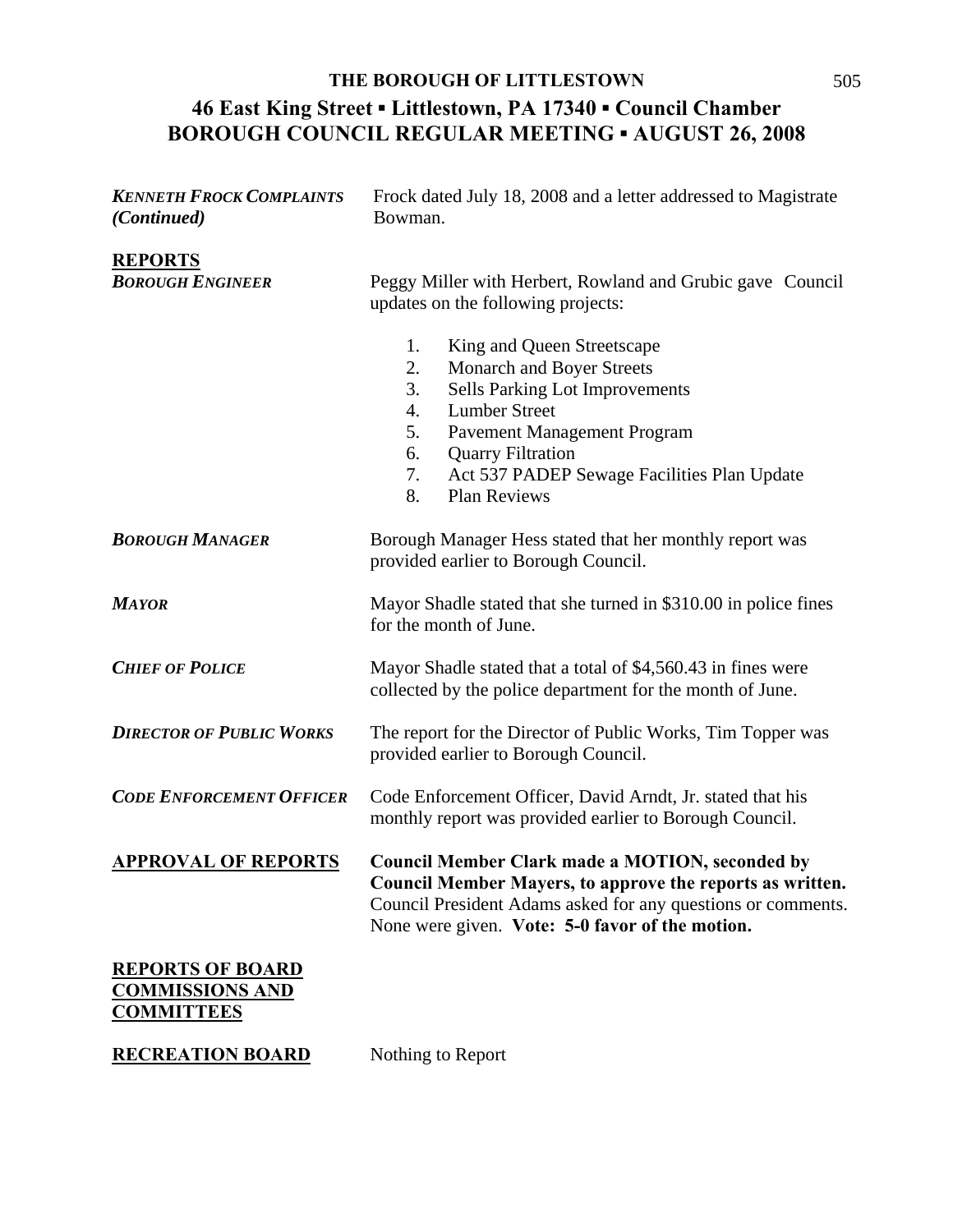### THE BOROUGH OF LITTLESTOWN 506 **46 East King Street ▪ Littlestown, PA 17340 ▪ Council Chamber BOROUGH COUNCIL REGULAR MEETING ▪ AUGUST 26, 2008**

#### **PLANNING COMMISSION**

| <b>APPROVAL TO ADVERTISE</b><br><b>THE SALDO</b> | <b>Council Member Clark made a MOTION, seconded by</b><br><b>Council Member Mayers, to approve the recommendation of</b><br>the Littlestown Planning Commission and advertise under<br>the provisions of the Pennsylvania Municipal Planning Code,<br>Article V § 504 the proposed Littlestown Borough Ordinance<br><b>Chapter 61 (Subdivision and Land Development Ordinance)</b><br>for approval at the September 23, 2008 regular Borough<br>meeting and submit a copy to the Adams County Office of<br>Planning and Development for review and recommendation<br>if it has not already been done. Council President Adams<br>asked for any questions or comments. None were given. Vote:<br>5-0 favor of the motion. |
|--------------------------------------------------|--------------------------------------------------------------------------------------------------------------------------------------------------------------------------------------------------------------------------------------------------------------------------------------------------------------------------------------------------------------------------------------------------------------------------------------------------------------------------------------------------------------------------------------------------------------------------------------------------------------------------------------------------------------------------------------------------------------------------|
| <b>AT&amp;T VALIDITY CHALLENGE</b>               | Council Member Clark made a MOTION, seconded by<br><b>Council Member Wheeler, to approve the recommendation</b><br>of the Littlestown Planning Commission to schedule and<br>convene a meeting of the Zoning Hearing Board to discuss<br>the validity challenge of AT&T for the installation of a 185'<br>monopole telecommunications tower on the Hadco Property.<br>Council President Adams asked for any questions or comments.<br>None were given. Vote: 5-0 favor of the motion.                                                                                                                                                                                                                                    |
| <b>RESIGNATION OF IRA BITNER</b>                 | <b>Council Member Clark made a MOTION, seconded by</b><br>Council Member Wheeler, to accept, with regret, the<br>resignation of Ira Bitner from the Littlestown Planning<br>Commission, effective immediately and to direct the Borough<br>Secretary to advertise the Vacancy on the Planning<br>Commission with the letter of interest due by 3:30 p.m. on<br>September 15, 2008. Council President Adams stated that this<br>was a non-agenda item and asked for any public questions or<br>comments. None were given. Vote: 5-0 favor of the motion.                                                                                                                                                                  |
| <b>CIVIL SERVICE</b><br><b>COMMISSION</b>        | Committee Chairman, Mayers stated that there was nothing to<br>report.                                                                                                                                                                                                                                                                                                                                                                                                                                                                                                                                                                                                                                                   |
| <b>COMMUNITY RELATIONS</b><br><b>COMMITTEE</b>   | There was nothing to report.                                                                                                                                                                                                                                                                                                                                                                                                                                                                                                                                                                                                                                                                                             |
| <b>FINANCE COMMITTEE</b>                         | Committee Chairman, Adams stated that there was nothing to<br>report.                                                                                                                                                                                                                                                                                                                                                                                                                                                                                                                                                                                                                                                    |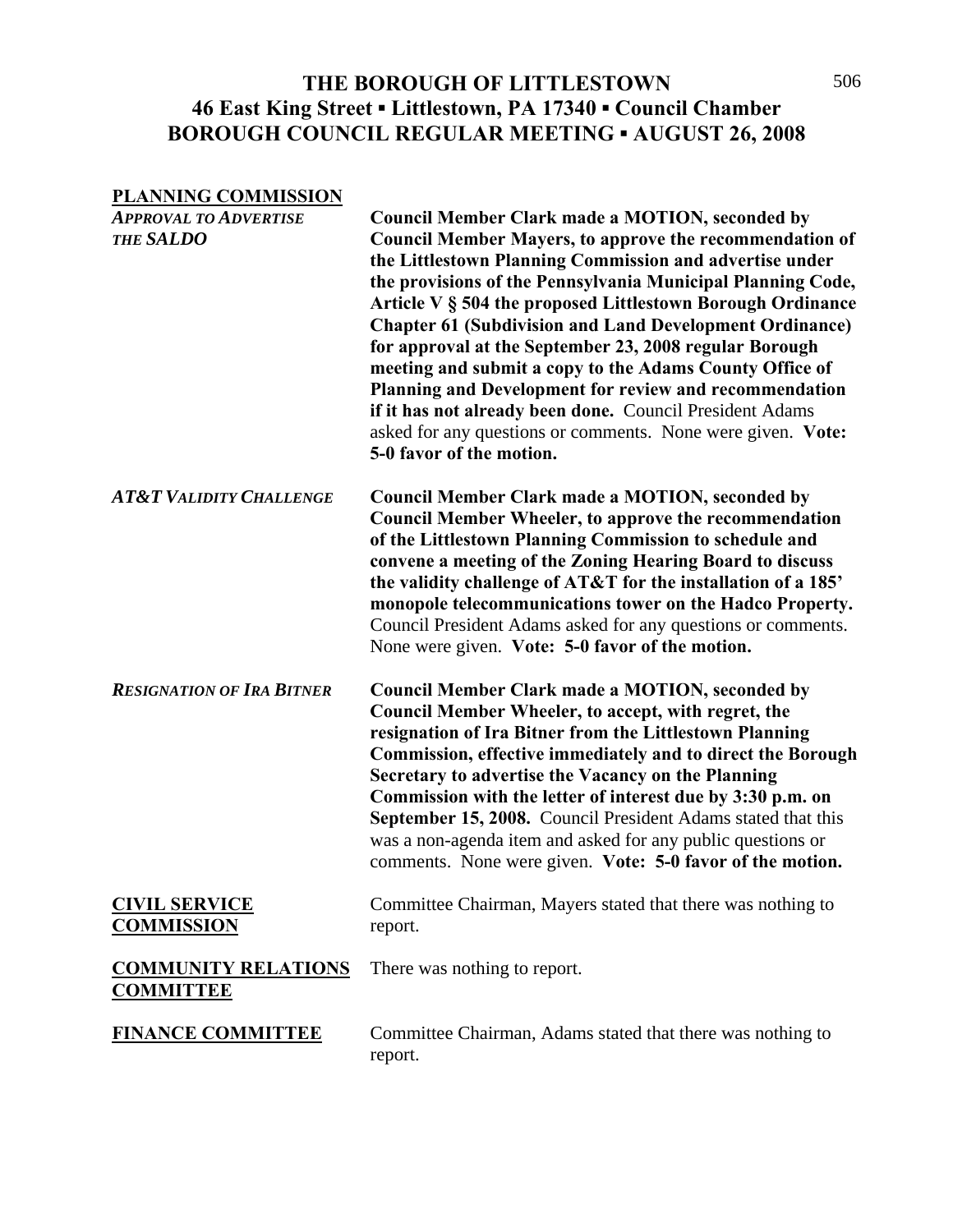# **46 East King Street ▪ Littlestown, PA 17340 ▪ Council Chamber BOROUGH COUNCIL REGULAR MEETING ▪ AUGUST 26, 2008 THE BOROUGH OF LITTLESTOWN** 507

| <b>FIRE PREVENTION</b><br><b>COMMITTEE</b>                       | Committee Chairman, Eline stated that there was nothing to<br>report.                                                                                                                                                                                                                                                                                                             |
|------------------------------------------------------------------|-----------------------------------------------------------------------------------------------------------------------------------------------------------------------------------------------------------------------------------------------------------------------------------------------------------------------------------------------------------------------------------|
| <b>HEALTH &amp; SAFETY</b><br><b>COMMITTEE</b>                   | Committee Chairman, Clark stated that the public is encouraged<br>to attend a Health and Safety Sub Committee Meeting at the<br>VFW on September 3, 2008 at 7:00 p.m. to discuss the new<br>"Residential and Commercial Rental Unit Occupancy<br>Ordinance". Copies of the preliminary draft of the Ordinance<br>are available at the Borough and Littlestown Library for review. |
| PERSONNEL COMMITTEE                                              | Committee Chairman, Eline stated that the committee will meet<br>in executive session.                                                                                                                                                                                                                                                                                            |
| <b>UNION/POLICE</b><br><b>CONTRACT COMMITTEE</b>                 | Committee Chairman, Adams stated that there was nothing to<br>report.                                                                                                                                                                                                                                                                                                             |
| <b>PROPERTY AND SUPPLY</b><br><b>COMMITTEE</b>                   | The Property and Supply committee had a meeting earlier to discuss<br>the parking spaces and other matters at 10 South Queen Street. The<br>Committee will make their recommendations to Council in<br>September.                                                                                                                                                                 |
| <b>STREETS AND</b><br><b>TRANSPORTATION</b><br><b>COMMITTEE</b>  | Committee Chairman, Wheeler, stated that he had nothing to<br>report.                                                                                                                                                                                                                                                                                                             |
| UTILITIES/I&I<br><b>COMMITTEE</b>                                | Committee Chairman, Mayers, stated that he had nothing to<br>report.                                                                                                                                                                                                                                                                                                              |
| <b>REGIONAL</b><br><b>COMPREHENSIVE PLAN</b><br><b>COMMITTEE</b> | Committee Chairman, Clark stated that he had nothing to<br>report.                                                                                                                                                                                                                                                                                                                |
| <u>YORK/ADAMS TAX</u><br><b>BUREAU</b>                           | Committee Chairman, Wheeler provided Council with a bill<br>summary regarding the amendment of the Local Tax Enabling<br>Act.                                                                                                                                                                                                                                                     |
| <u>LITTLESTOWN CHAMBER</u><br><b>OF COMMERCE</b>                 | Borough Manager Hess stated that there was nothing to report.                                                                                                                                                                                                                                                                                                                     |
| <b>SAFETY COMMITTEE</b>                                          | Committee Chairwomen, Conrad stated that she had nothing to<br>report.                                                                                                                                                                                                                                                                                                            |